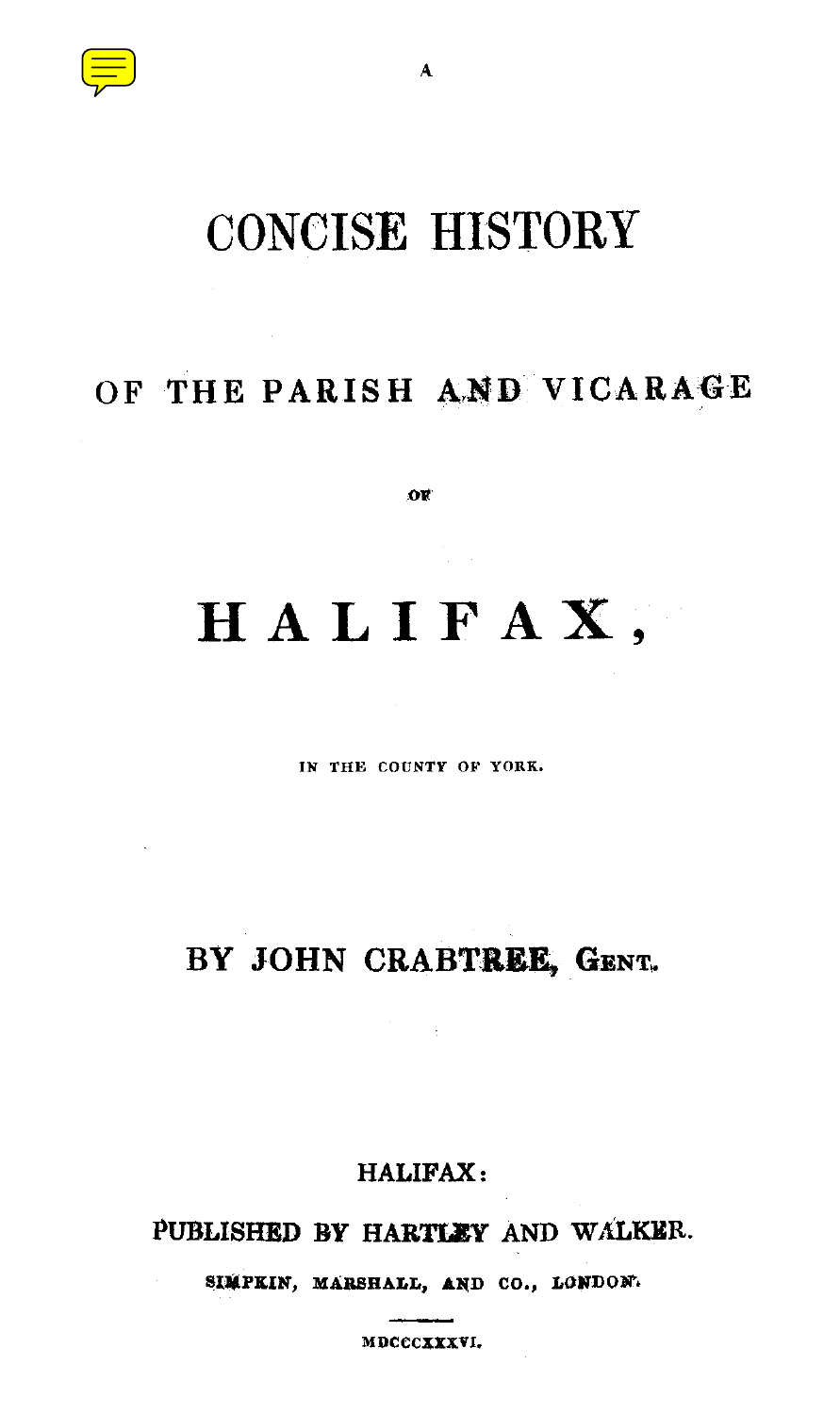#### THE REVEREND CHARLES MUSGRAVE, B.D.

VICAR OF THE **PARISh OF HALIFAX,**

**AN D**

PREBENDARY OF THE PREBENDAL STALL OF GIVENDALE,

**IN thE**

**CATHEDRAL CHURCH OF SAINT PETER ' S, YORK ,**

THIS VOLUME **IS (BY HIS PERMISSION)**

#### DEDICATED,

AS A HUMBLE TRIBUTE OF SINCERE RESPECT

TO HIS PASTORAL OFFICE,

THE ARDUOUS AND IMPORTANT DUTIES OF WHICH

HE HAS

(UNDER DIVINE PROVIDENCE )

FOR NINE YEARS SO **ABLY** FULFILLED ;

AND ALSO AS A SMALL TOKEN OF ESTEEM AND REGARD,

BY HIS FAITHFUL PARISHIONER

AND DEVOTED SERVANT,

#### JOHN CRABTREE.

Halifax, March 1, 1836.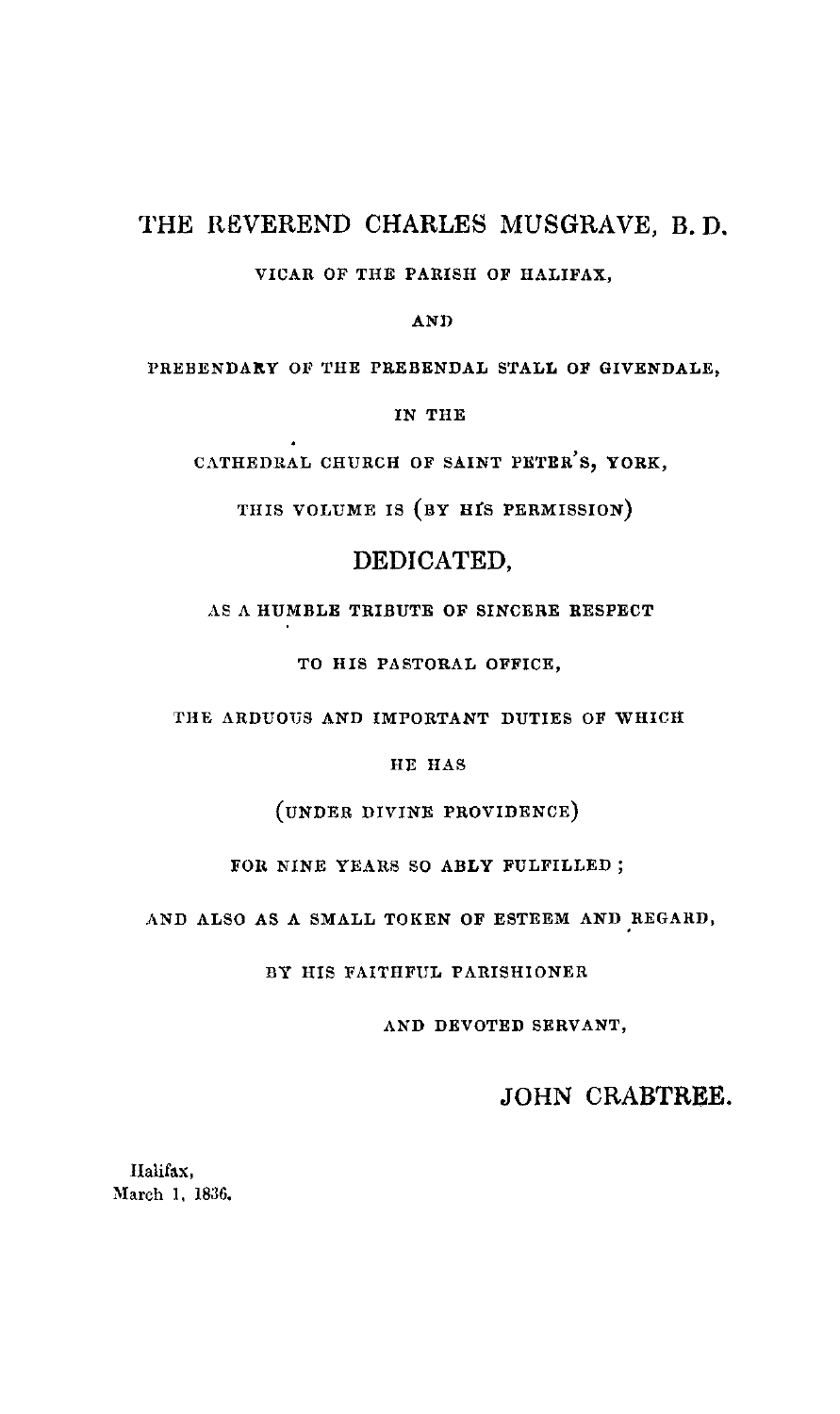

### PREFACE .

**WHEN** it is considered that many important changes and improvements have taken place in this extensive parish since Mr. WATSON's valuable "History and Antiquities". issued from the press; that its circulation is at the present very circumscribed : that new discoveries have been brought to light; and, above all, that much local information of an interesting nature may be found in the elegant and elaborate works of Dr. Whitaker, Hunter, and other eminent topographical writers, (works too costly to find a place in the library of the general reader,) the Compiler of the following pages is induced to hope that a Concise history of the Parish and Vicarage of Halifax, founded on the labors of her able and zealous antiquary, and embodying additional information gleaned from the rich and fertile fields of literature before referred to, will not be unacceptable to those for whose peculiar use the present volume was intended, namely, the parishioners of Halifax.

It has been his endeavour to make such selections as appeared to him best calculated to illustrate the general history of the parish, not omitting matters of minor detail ; and to arrange the whole in a manner adapted to edify, to instruct, and to amuse. It is highly probable that defective information, or too great a regard for brevity, have caused him to pass over many things which would have materially illustrated the various subjects of the history, and particularly matters of legal detail. An adherence to facts has been his primary object.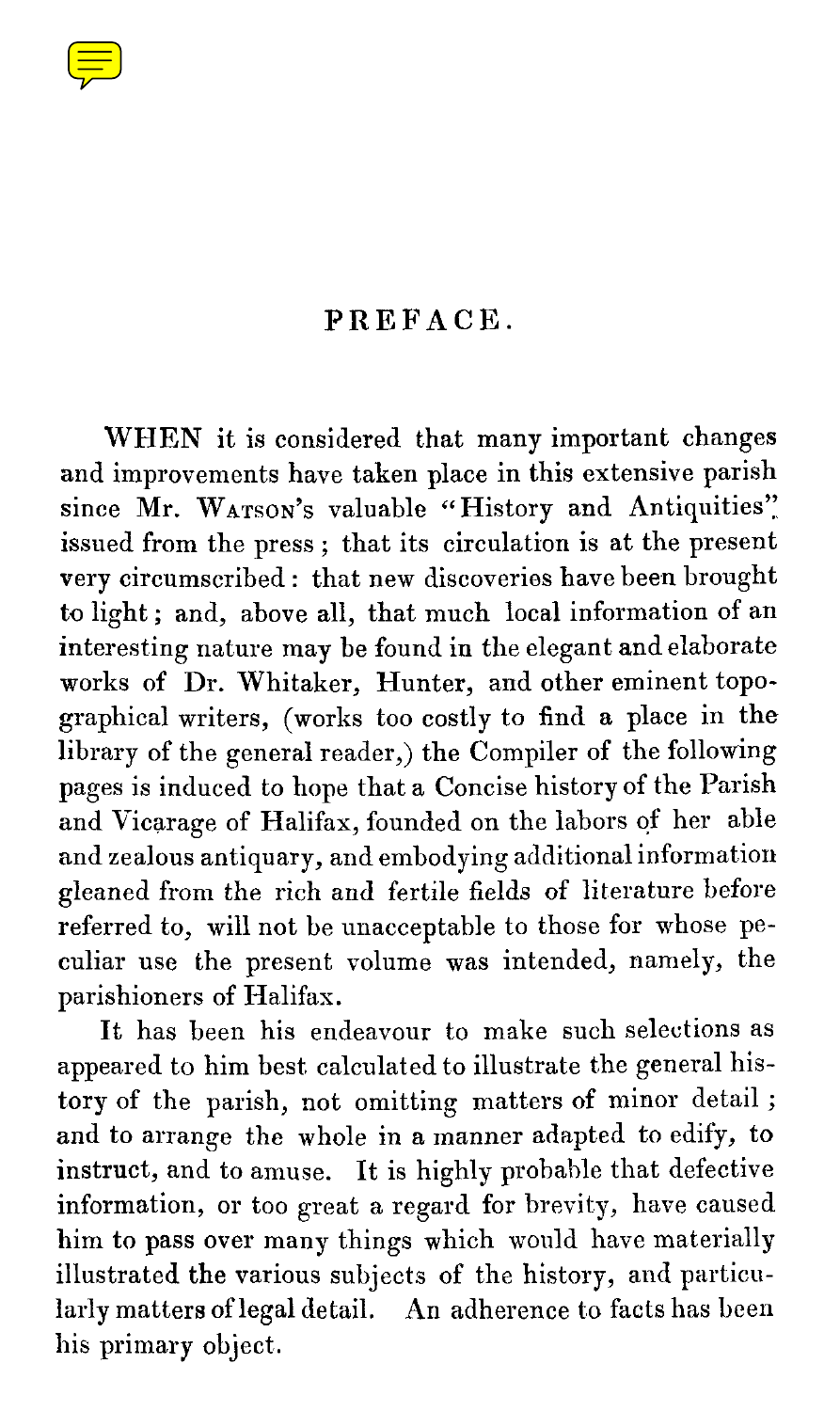There is no royal road to the knowledge of the law. No man can render an obscure and intricate disquisition of title either perspicuous or entertaining. While it has been the Compiler's endeavour to afford general satisfaction, there are two classes of readers whom he fears he shall have some difficulty in pleasing. To the first class, (whom without intending any offence) he must term the superficial reader, he fears his selections will frequently appear injudicious or ill-chosen; this class in general have a rooted aversion for any thing that savours of antiquity ; to them the very word is bodied out in the form of a spectral old man, poring over some rust eaten weapon, or handling with affection some crazy vessel, which they could scarcely bring themselves to touch ; or if they can fancy him unrolling ancient records, and attempting to decipher old characters, they regard him as a vision of the past, a being who has buried himself alive, and over whose living remains it is seemly and decent to draw the veil of forgetfulness. The other class run into an opposite extreme, and whose displeasure he fears he shall incur by the omission of pedigrees, armorial bearings, and family genea logies; he is free to confess that his own inclinations and pursuits would have led him to conciliate this class by entering fully upon enquiries of this sort, had his limits permitted him so to do : but he looks for some extenuation of his error (if such it be) in the confidence that the omission will be both ably and fully supplied in a forthcoming work on a larger scale.\*

It is stated by Dr. Whitaker, that "the antiquary who looks through this extensive district for those appearances which most delight him, will be disappointed. In a tract of more than 124 square miles there exists not the remnant of a castle; there never was a monastic foundation. He must therefore content himself with a few earth-works which in -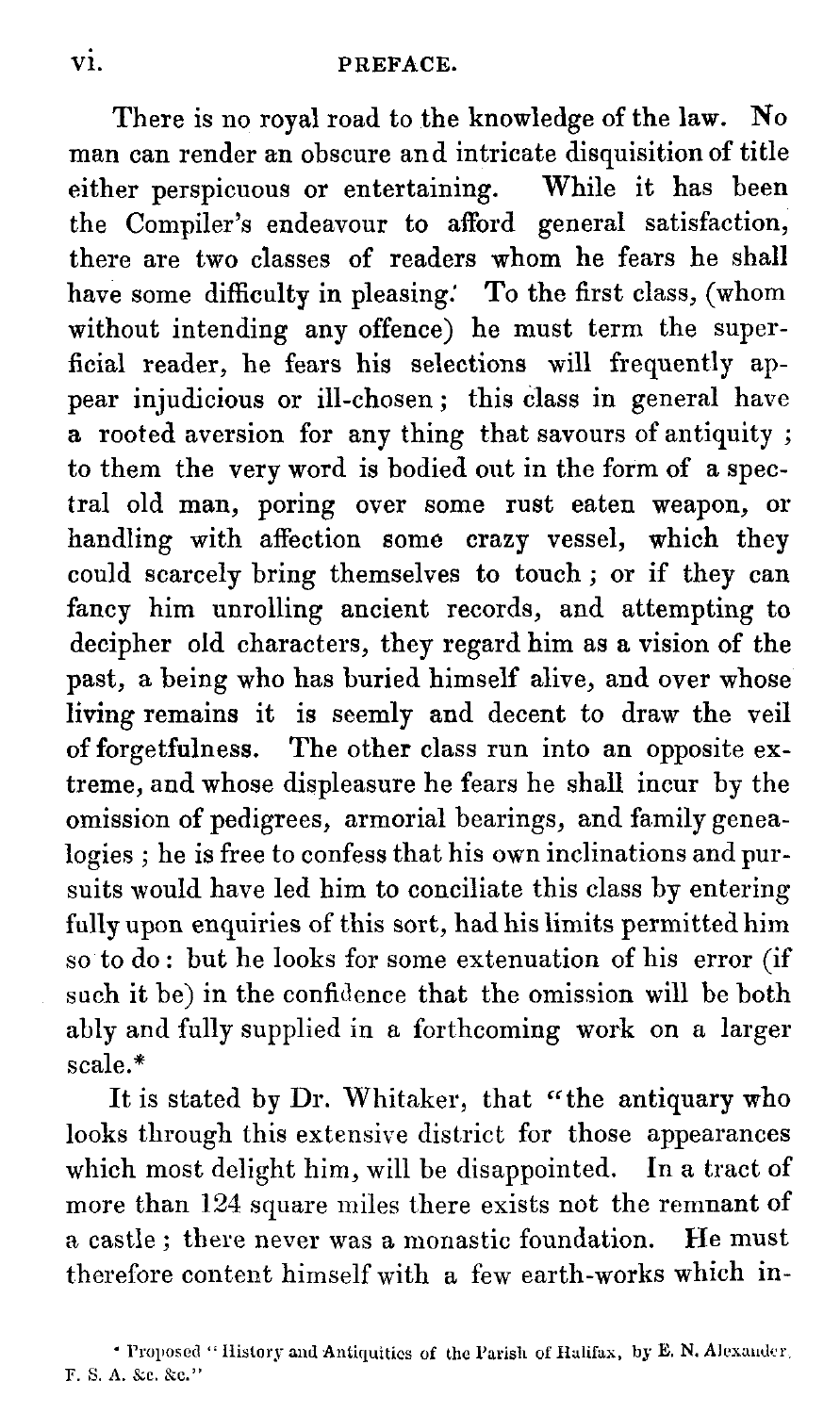dicate that some inconsiderable fortresses once existed within it; and with respect to ecclesiastical antiquity, he must take up with the appropriation of its rectory to a remote house, and with a few scattered donations of acres and ox-gangs to such neighboring convents whose popularity extended beyond<br>their own immediate bounds." Be it so. Does it thence their own immediate bounds." Be it so. follow that all is barren? The labors of Watson attest the contrary. Do they not present us a field for enquiry—a storehouse of relics from whence we may glean some memorial of generations who breathed two thousand years ago ; that if the dust of the valley could spring to life, the sounds which our mountains and moorlands reverberated, in years of which scarcely a tradition remains, would again awaken the slumbering echo, and the wild solitude would be once more peopled with human beings.

If it be asked—Are there no memorials in existence to indicate that aught but the forest tree or the heath has tenanted the soil, since the retiring waters crept into the ocean ? The learned Doctor has proved the contrary, as may be seen by his opinions, embodied in the following pages, to which the Compiler craves, with all humility to refer ; opinions which encouraged him in this attempt, from a conviction that they contained interesting local information, too valuable t ber on the shelves of the antiquary and topographer. The past state of a country cannot be known, until its antiquities have been thoroughly and accurately investigated. Disclaiming the arrogant assumption of one single qualification necessary to constitute a true antiquary, save a guileless enthusiasm, the Compiler has ventured occasionally to offer an hypothesis or conjecture when connected with the early history of the parish, in the hope that it might conduce to stimulate the reflection, and to guide the researches of others ; and should he have succeeded in the attempt he shall hereafter reflect with honest pride that his labors have not proved fruitless. His own personal conviction has been strengthened by the opinions of individuals, for whose judgment he has th est respect, (among the number he may be permitted to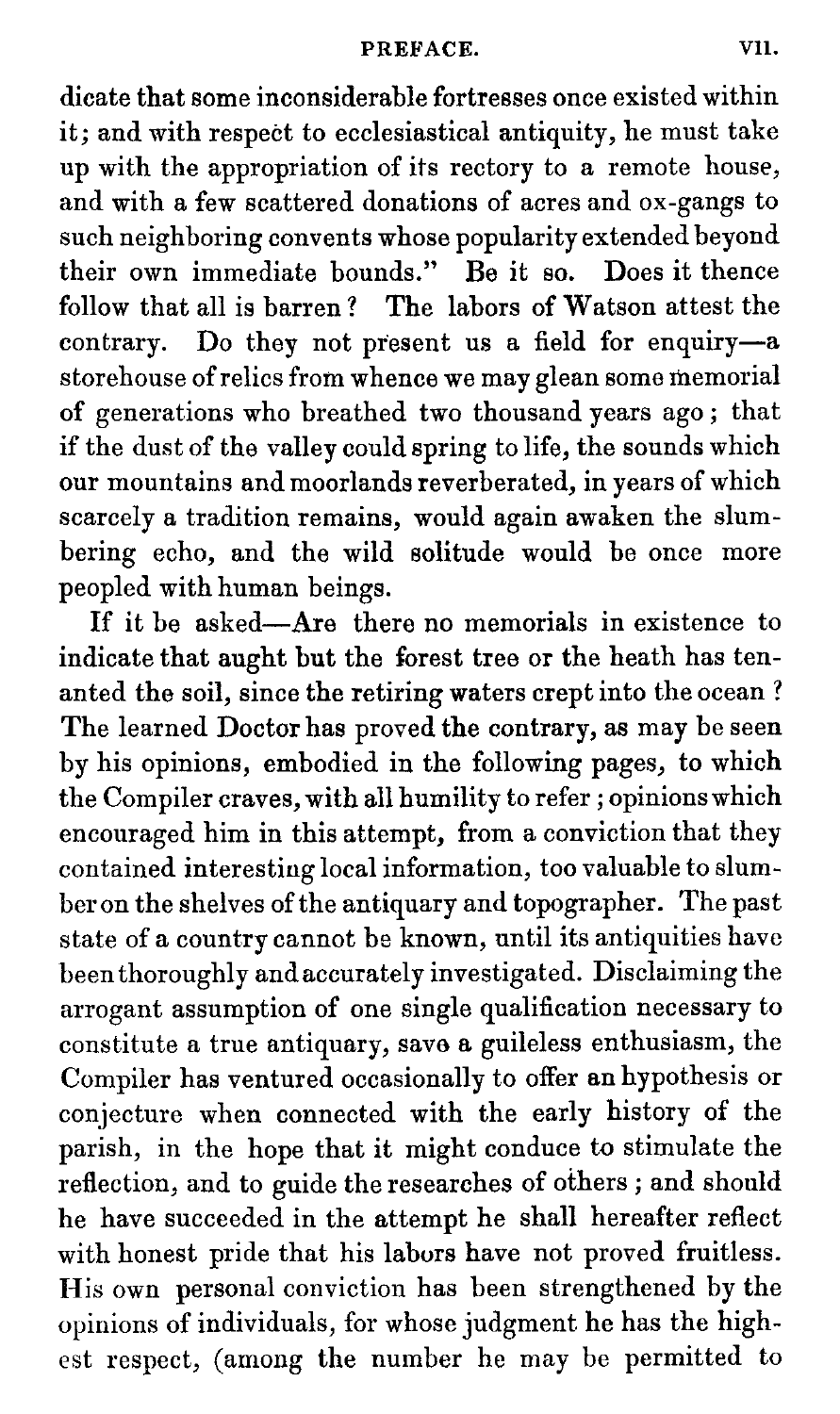## viii. PREFACE.

mention the late Mr. Watkinson, who was well acquainted with the localities of this extensive parish,) that notwithstanding much has been done of a valuable character, and the ground comparatively cleared of many of its obstructions, and the journey of future historians rendered comparatively easy, an unexplored field of enquiry is yet open in which both pleasurable occupation and honor may be gained.

Already have the inmost recesses of her woods been penetrated for the advancement of science, and trodden by the foot of the naturalist. That there are few districts which afford opportunities so valuable for the cultivation of natural philosophy, the labors of a Bolton bear ample testimony.

If we descend into the bosom of her moorlands and her mountains. Are we not presented with an instructive field for geological examination in its varied and interesting characters? Ask the Geologist, he will not only tell us of the treasures that are hidden under the surface, and of their value in a scientific and commercial point of view ; but he will pause and ponder over the mysterious things which have already been brought to light as tending to illustrate some of the most imposing theories of that sublime science .

But why mention these facts to stimulate the exertions of others when it is borne in mind that a great desideratum has been attained for Halifax in the union of literary feeling and sentiment. Already is the ivy clinging to the oak, and the admirer of nature, in the cultivation of his favorit suit will in the end have the satisfaction of finding that she " never betrayed the heart that loved her."

It was the intention of the Compiler to have added a Chronological Table of the principal events connected with the parish ; but finding so many opportunities in the course of his progress for introducing matter originally set apart for this table, he was induced to embody it in the work rather than add it in the form originally intended, which would have considerably increased the bulk of the volume. He begs most explicitly to state that no information which he contemplated inserting in that table, has been omitted here .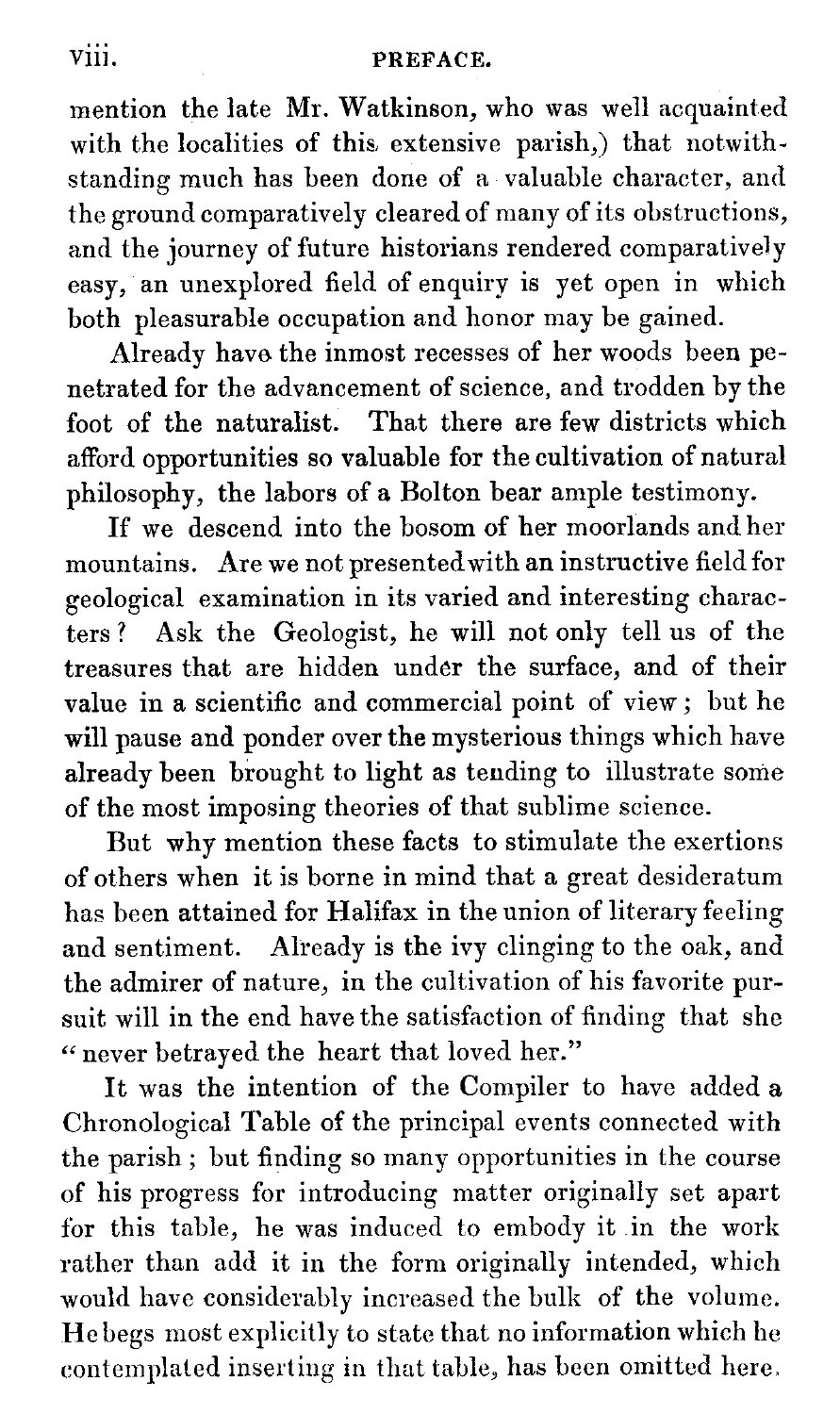To some of his professional friends the Compiler is under great obligations for much valuable information ; particularly to Mr. James Edward Norris and Mr. Edward Nelso ander his best thanks are due; to the former gentleman for several important historical facts relating to the early history of the Advowson, and other ecclesiastical matters of much and valued interest : the latter for some additional information relating to matters of title, and for correcting some errors connected with that intricate subject. To Mr.  $\check{\mathrm{F}}.\mathrm{A}$ . Leyland, jun. he also tenders his acknowledgements for some information relating to the antiquities of the Parish. . The information relation  $\mathcal{E}$ 

He can neither forget nor be ungrateful for the very kind and flattering manner in which his proposals for publication were honored by his subscribers ; he shall ever reflect with pride on the confidence reposed in him, assuring them that it has been not only the highest object of his ambition, but that of his Publishers, to merit their approbation.

It is with extreme reluctance that the compiler adverts to a personal affliction which precludes him from enjoying the pleasures of colloquial society ; nor would he have intruded the subject in these his prefaratory remarks had not that affliction prevented him from obtaining much information that might have proved both interesting and instructive, and driven him to seek for that in the society of books, which others more favored obtain by the "hearing of the ear."<br>He is not impervious to criticism. To those who are

He is not impervious to criticism. inclined to censure he cries, "your mercy gentlemen." "Do not pursue with a weighty scourge the man who deserves only a slight whip."